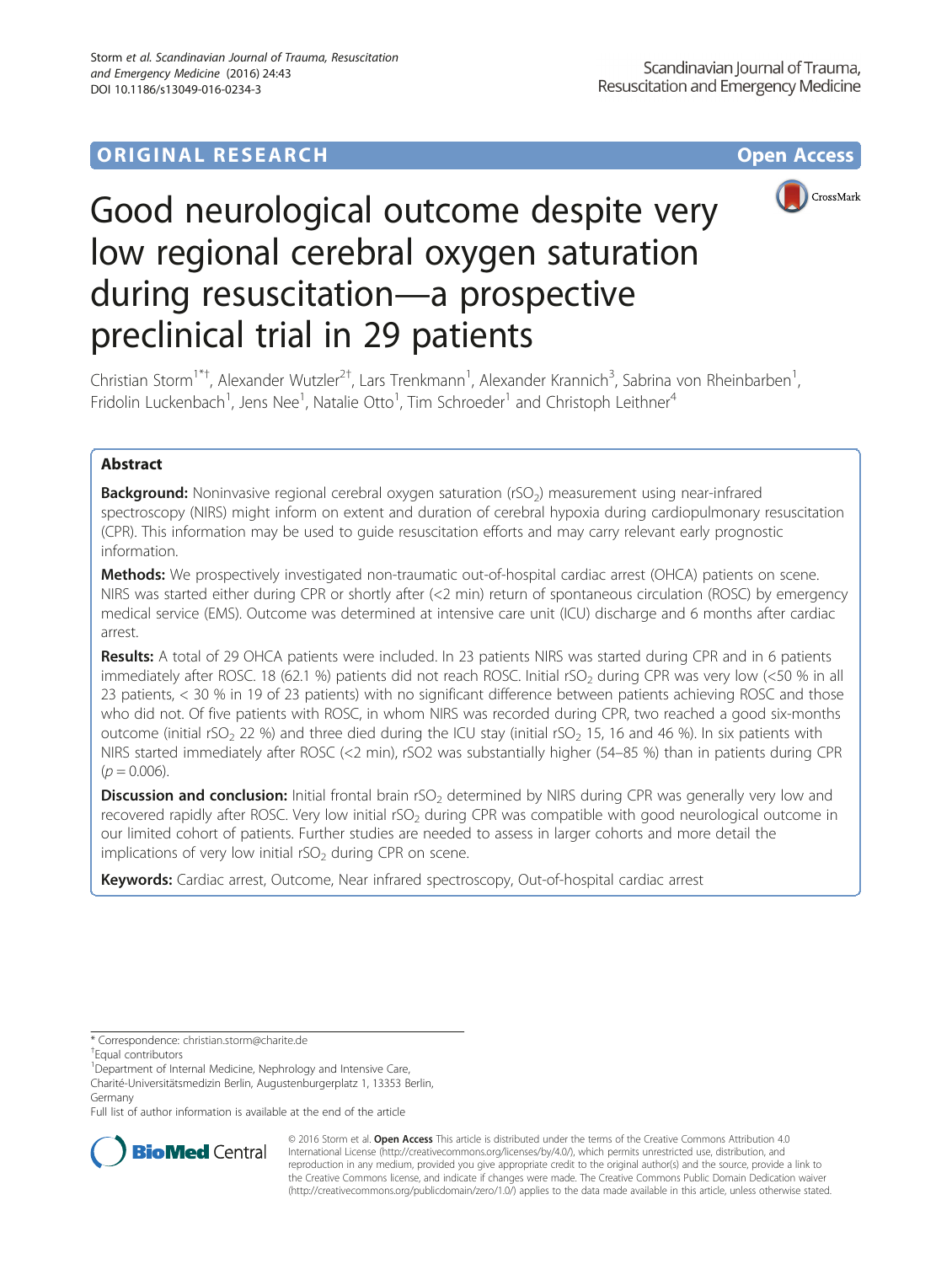#### Background

The extent of hypoxic encephalopathy (HE) largely determines outcome in patients after cardiac arrest and resuscitation. In principle, the severity and duration of brain hypoxia during cardiac arrest (CA) can be determined by noninvasive near-infrared spectroscopy (NIRS) during resuscitation. The brain extracts only around one third of the oxygen delivered under physiological conditions, thus normal values of frontal brain  $rSO<sub>2</sub>$  determined by NIRS monitors are around 60–80 %. As the brain has no oxygen reserves and demand is high, brain oxygen saturation drops to very low values very shortly after cardiac arrest [[1\]](#page-6-0). During total oxygen depletion, nonoxidative metabolism can deliver sufficient ATP to prevent irreversible neuronal damage for a few minutes. Hypoxic encephalopathy can only be prevented by restoring oxygen delivery via effective resuscitation before irreversible damage has occured. NIRS may be used to guide resuscitation efforts by indicating the achieved cerebral oxygenation which is one of the primary targets of CPR [[1, 2](#page-6-0)]. Few studies have measured regional brain oxygen saturation using NIRS in patients during resuscitation [\[3](#page-6-0)]. The study settings were heterogeneous. Most importantly, large studies have been reported on NIRS started upon hospital arrival as opposed to studies which measured NIRS during CPR on scene [[4](#page-6-0)–[8](#page-6-0)]. Likely, measurements started during CPR upon hospital arrvial cover a much later time point after cardiac arrest as compared to measurements started during CPR on scene and thus, results obtained in these two different settings need to be compared with great care. In principle, a lower threshold for the initial  $rSO<sub>2</sub>$  during resusciation may exist below which ROSC or survival with good outcome are rare [[8\]](#page-6-0). On the other hand, brain  $rSO<sub>2</sub>$  may change rapidly during CPR and full recovery of brain tissue is possible if the periods of severe hypoxia are short enough to allow for survival of neurons via non-oxidative metabolism [\[9](#page-6-0)]. To contribute to the understanding of prognostic implications of brain oxygen saturation during CPR, we performed a prospective study on out-of-hospital cardiac arrest patients using near-infrared spectroscopy to determine frontal brain  $rSO<sub>2</sub>$  during CPR in the field at the earliest possible time point.

#### Methods

The local ethics committee of the Charité-Universitätsmedizin Berlin approved the study protocol and the trial was registered ([www.clinicaltrials.gov](http://www.clinicaltrials.gov): NCT 01531426). For all survivors a healthcare proxy was contacted to give written informed consent as all cardiac arrest survivors were unconscious on admission. Nontraumatic cardiac arrest patients of cardiac and non-cardiac etiology were enrolled between January 2012 and January 2013.

#### Pre-hospital treatment

Advanced cardiac life support (ACLS) was performed according to current guidelines.

NIRS monitoring started out-of-hospital and was continued until the end of the rewarming procedure (approximately 41 h in total) in all survivors. The INVOS monitor (INVOS 5100 C; Covidien; Mansfield, USA) was used. Of note, the lower  $rSO<sub>2</sub>$  detection limit of the monitor was 15 % in our study.

The two surface sensors were placed on the forehead for detection of bilateral frontal cerebral oxygen saturation. The monitor detects the absorption of light at wavelengths of 724 nm and 810 nm and calculates regional hemoglobin oxygen saturation  $(rSO<sub>2</sub>)$ . For analysis of the recorded spectroscopy data the software package provided by COVIDIEN was used (INVOS Analytics Tool, Version 1.2). The mean value between right and left sensor was calculated. For the purposes of our preclinical study, we determined the first reliably measured value and refer to it as 'initial  $rSO_2$ '. We have previously reported  $rSO<sub>2</sub>$  measurements continued until the end of hypothermia treatment [[10\]](#page-6-0). An additional paramedic not involved in patient care performed the trial-related monitoring, carefully avoiding any interference with the ACLS team. The NIRS sensors were placed during cardiopulmonary resuscitation or within two minutes after ROSC. Forehead and upper part of the body positioning was standardized at 30° in all patients during the whole period of treatment and this position was adopted immediately after ROSC at the scene.

#### Hospital treatment

All patients received cardiac arrest treatment according to our written local standard operating procedure and post-resuscitation care according to current guidelines as described in detail elswhere (24 h at 33 °C followed by slow rewarming 0.25°/h) [\[10\]](#page-6-0).

Hypothermia was performed with a computer controlled feedback surface-cooling device (Arctic Sun; C.R.BARD).

#### Outcome assessment

For survivors, outcome was assessed at discharge from the ICU and at 6-months follow up by the Pittsburgh Cerebral Performance Category (CPC) Scale. Because both short and long-term outcomes were assessed, we defined good outcome as CPC 1–2 and poor outcome as CPC 3–5. For the 6-months follow up, the patient or a proxy was contacted by telephone to assess CPC. Data on mortality was obtained by the German residents registry.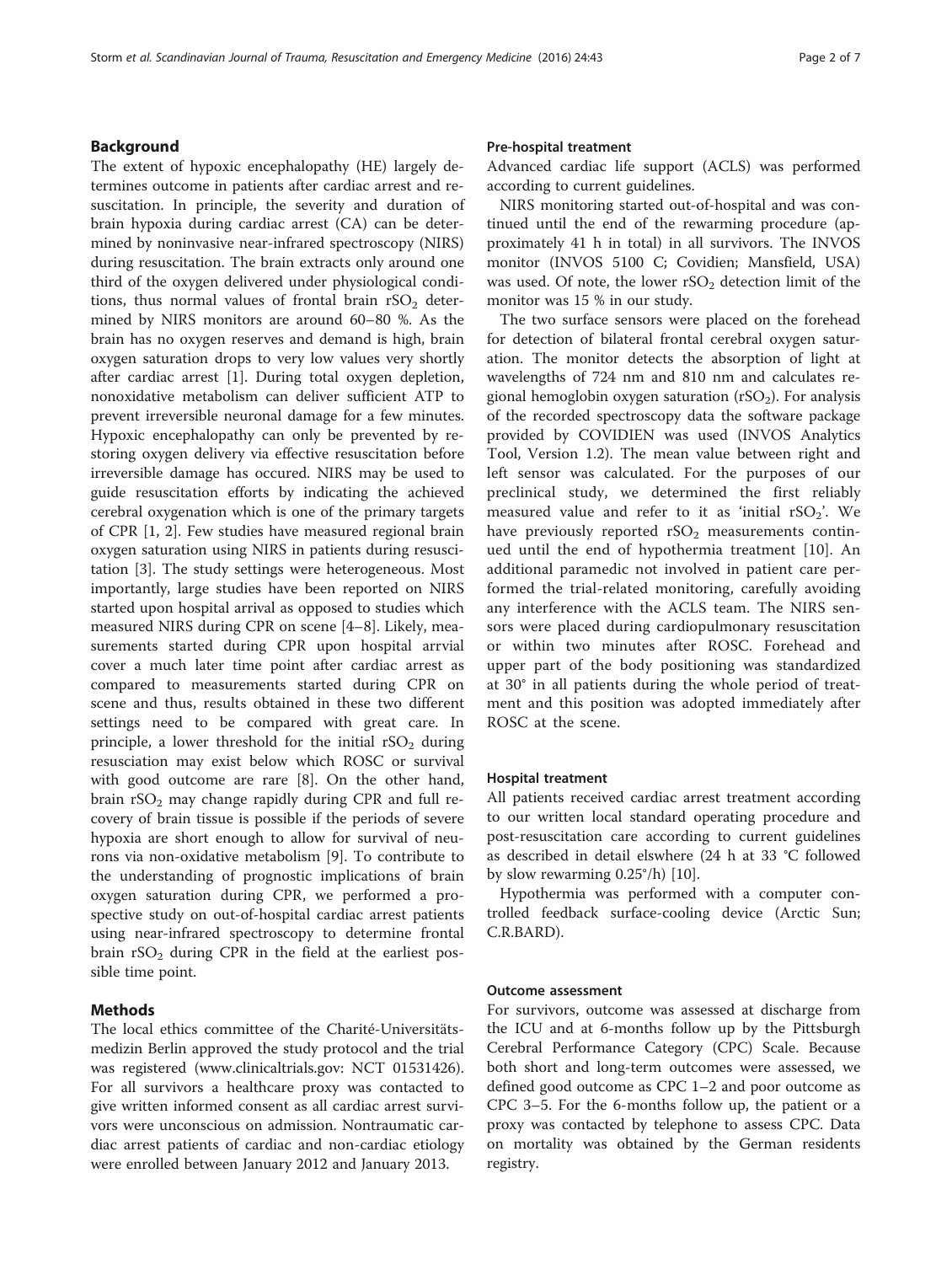#### **Statistics**

Statistical analysis was performed using SPSS (IBM SPSS Version 20) and R (R 3.1.2, The R Project). Due to the low number of patients, data are presented as individual values and as median and quartiles (IQR) or absolute numbers and percent. For comparison of  $rSO<sub>2</sub>$  between different groups a Wilcoxon-Mann–Whitney-Test was performed. A significance level of  $\alpha$  = 0.05 was used.

#### Results

In 29 patients data recorded by the EMS during CPR  $(n = 23)$  or shortly after ROSC  $(n = 6)$  were available (study flow chart, Fig. 1). Baseline characteristics of all patients are given in Table [1](#page-3-0). 18 patients (62 %) did not achieve ROSC. 11 patients (38 %) were admitted to the ICU after ROSC. Of those, three had good outcome (CPC 1–2) at ICU discharge and eight had poor outocme (one CPC 3, seven CPC 5) (Table [2](#page-4-0)). All patients discharged  $(n = 4)$  were followed up at 6 months. The three patients discharged with CPC 1–2 continued with a good neurological status (all CPC 1), one patient was discharged with CPC 3 and had died at 6 month follow up.

#### Initial regional oxygen saturation and ROSC

Of 23 patients with NIRS started during CPR,18 never reached ROSC. Clinical details and initial  $rSO<sub>2</sub>$  of the individual patients are shown in Table [2](#page-4-0). Figure [2](#page-5-0) illustrates



initial  $rSO<sub>2</sub>$  of patients who did not achieve ROSC ('no ROSC'), those in whom NIRS was started during CPR and who achieved ROSC ('pre-ROSC') and those in whom NIRS was started within two minutes after ROSC ('post ROSC'). Initial  $rSO<sub>2</sub>$  in the patients with no ROSC was generally very low (median 16 %, IQR 15–29 %). Initial  $rSO<sub>2</sub>$  was also low in the five patients with ROSC in whom NIRS was started during CPR (15, 16, 22, 23 and 46 %, Table [2](#page-4-0)). The difference was not statistically significant  $(p = 0.312)$ . In six patients NIRS monitoring could not be started pre-ROSC but immediately after ROSC. Initial  $rSO_2$  was substantially higher (54–85 %) in these patients as compared with patients with pre-ROSC NIRS monitoring  $(p = 0.006,$  Fig. [2\)](#page-5-0).

### Initial regional oxygen saturation and neurological outcome

Five patients with NIRS recording during CPR reached ROSC. Two of those patients had a good outcome (CPC 1, both at discharge and at six months). The initial  $rSO<sub>2</sub>$ of both of these two patients was 22 %. Three patients with ROSC in whom NIRS was recorded during CPR died during ICU stay. The initial  $rSO<sub>2</sub>$  of these patients was 15, 16 and 46 %; Table [2](#page-4-0)). In six patients monitoring started approximately two minutes after ROSC. One patient had a good outcome (CPC1) and of the remaining five patients, four died during the ICU stay and one had CPC3 at ICU discharge and had died at six months follow-up. The patient with good outcome had a high initial post-ROSC  $rSO<sub>2</sub>$  (80 %).

#### Withdrawal of treatment

In 5 patients ICU treatment was withdrawn due to severe hypoxic encephalopathy  $(n = 4)$  and multi-organ failure  $(n = 1)$ . Withdrawal of treatment for hypoxic encephalopathy was done after repetitive neurological examination, neurophysiologcial, radiological and laboratory testing if available (including somatosensory evoked potentials (SSEP), neuro-specific enoloase (NSE), brain computed tomography (CT) and electroencephalography EEG) following a standardized pathway. Brain oxygen saturation measurements were not used for prognostic purposes.

#### **Discussion**

Our main findings are: (1) Patients with initially very low regional cerebral oxygen saturation (as low as 22 % determined by a commercially available near-infrared spectroscopy monitor) during out-of-hospital cardiac arrest and resuscitation may survive with good outcome. (2) Intial  $rSO<sub>2</sub>$  during CPR obtained immediately after arrival of EMS was generally low and did not allow to predict ROSC or neurological outcome. (3) Immediately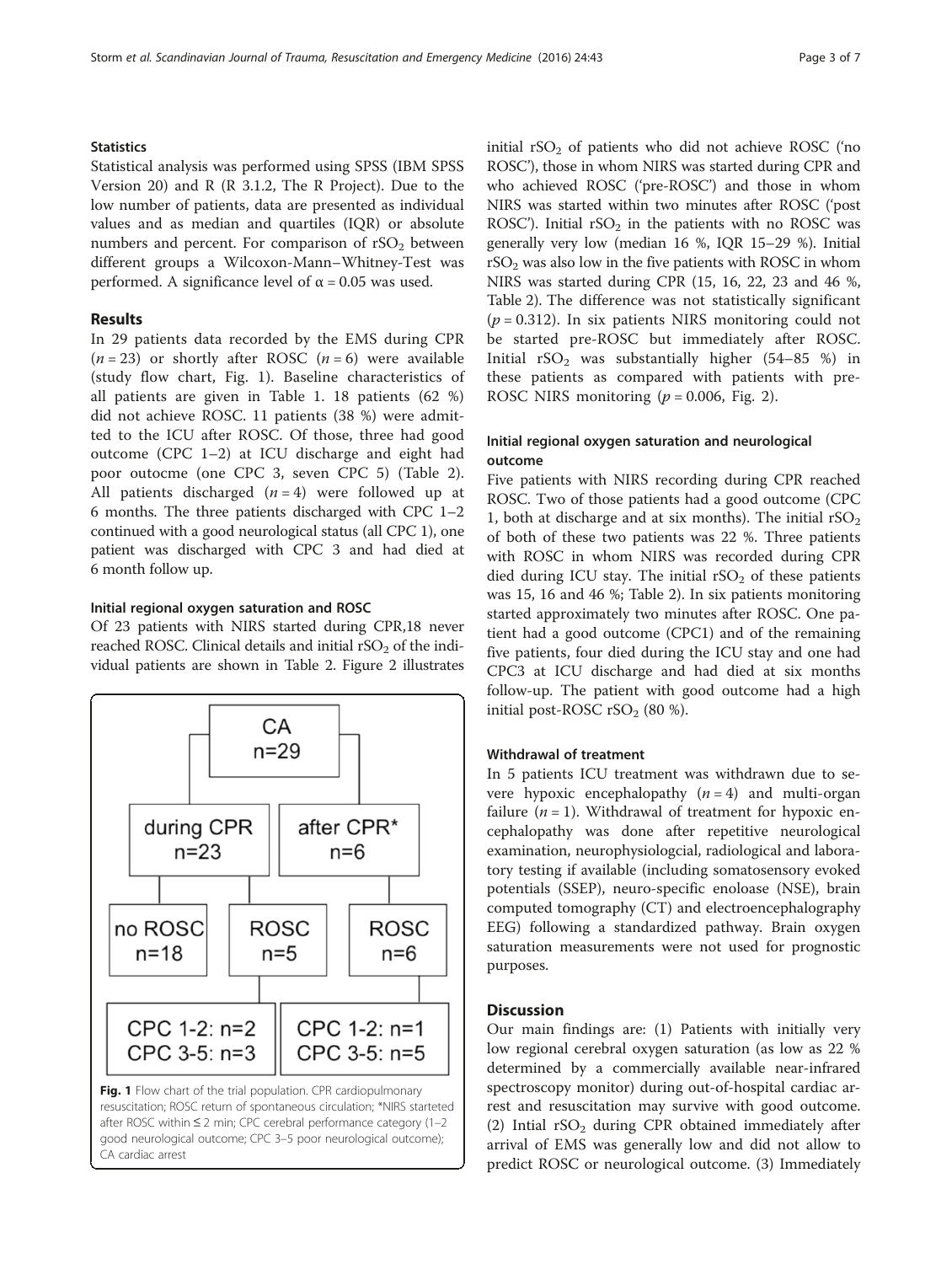<span id="page-3-0"></span>

|  |  | <b>Table 1</b> Baseline characteristics |
|--|--|-----------------------------------------|
|--|--|-----------------------------------------|

|                                            | Post ROSC       | Pre ROSC      | No ROSC                  |  |  |
|--------------------------------------------|-----------------|---------------|--------------------------|--|--|
| n                                          | 6               | 5             | 18                       |  |  |
| Age (years) (mean (sd))                    | 68 (9)          | 66(7)         | 61(14)                   |  |  |
| Sex male $n$ (%)                           | 6(100)          | 4(80)         | 14 (78)                  |  |  |
| APACHE score (median [IQR])                | 28 [20, 36]     | 37 [20, 40]   |                          |  |  |
| Shockable rhythm n (%)                     |                 |               |                          |  |  |
| Ventricular fibrillation                   | 2(33)           | 1(20)         | 4(22)                    |  |  |
| Asystolic                                  | 1(17)           | 3(60)         | 9(50)                    |  |  |
| <b>EMD</b>                                 | 3(50)           | 1(20)         | 5(27)                    |  |  |
| Time to ROSC (min) (median [IQR])          | 19 [11, 27]     | 12 [9, 16]    | $\overline{\phantom{a}}$ |  |  |
| Total epinephrine dose (mg) (median [IQR]) | $2$ [0.5, 4.25] | 1[1,2]        | 7[4, 9.5]                |  |  |
| Haemoglobin (g/dl) (median [IQR])          | $12$ [11, 14]   | 13 [12, 15]   | ٠                        |  |  |
| Lactate (median [IQR])                     | 29 [27, 45]     | 52 [43, 60]   |                          |  |  |
| Time on ventilator (hours) (median [IQR])  | 382 [164, 458]  | 212 [73, 388] |                          |  |  |
| Length of ICU stay (days) (median [IQR])   | 17 [8, 20]      | 14 [3, 16]    |                          |  |  |

Data are given as median and interquartile range (IQR) or absolute numbers and percent. 'Post ROSC' designates the group of patients in which NIRS was started shortly after ROSC, 'pre ROSC' designates the group with NIRS started during CPR and who achieved ROSC, 'no ROSC' the group with NIRS during CPR but no ROSC. APACHE Acute Physiology And Chronic Health Evaluation; OHCA out-of-hospital cardiac arrest; ROSC return of spontaneous circulation; ICU intensive care unit; EMD electromechanical dissociation; PaO<sub>2</sub> arterial oxygen partial pressure; SO<sub>2</sub> peripheral oxygen saturation; PaCO<sub>2</sub> arterial carbon dioxide partial pressure; FiO<sub>2</sub> fraction of inspired oxygen

(<2 min) after ROSC,  $rSO_2$  was substantially higher at or close to physiological values (54-85 % in six patients).

#### Pre-ROSC rSO<sub>2</sub>

The very low regional frontal brain oxygen saturation observed in our study is in line with previous reports. For example, in an early report with NIRS during CPR, Newman and coworkers found no detectable cerebral oxygen saturation during CPR in all of sixteen subjects [[11\]](#page-6-0). Parnia and coworkers also found very low initial  $rSO<sub>2</sub>$  (15–21 %) determined by NIRS during CPR in 15 cardiac arrest patients. Increasing  $rSO<sub>2</sub>$  with ongoing CPR was observed which was associated with ROSC in their study [\[12\]](#page-6-0). In another trial, Parnia and coworkers demonstrated low  $rSO<sub>2</sub>$  during manual chest compression (median  $rSO<sub>2</sub> 24$  %) and significantly higher values in patients treated with an automated chest compression device (median  $rSO_2$  53 %) [[13\]](#page-6-0). Schewe and coworkers reported similar results [\[4](#page-6-0)]. Kämäräinen also demonstrated very low  $rSO_2$  during manual CPR which did not substantially increase by improving manual CPR technique [\[14](#page-6-0)]. In line with our results, Genbrugge et al. reported no significant difference between initial  $rSO<sub>2</sub>$  in patients achieving ROSC compared to those who did not when NIRS was started during CPR on scene [\[5](#page-6-0)]. Taken together, these studies consistently show a very low cerebral oxygen saturation as measured by commercially available NIRS monitors during cardiac arrest and CPR. Clearly, brain hypoxia during CPR causes severe hypoxic encephalopathy in many patients. However, when interpreting  $rSO<sub>2</sub>$  measurements during CPR it needs to be kept in mind that compared to the cerebral metabolic rate of oxygen in an awake state the brain needs much less oxygen to simply maintain cell viability. Furthermore, regional brain  $rSO<sub>2</sub>$  does not directly inform on the amount of oxygen delivered to the brain and thus low  $rSO<sub>2</sub>$  obtained at a single time point cannot predict the extent of hypoxic encephalopathy. It may be, however, that integrating information on duration and extent of hypoxia measured by NIRS may allow for a largely reliable prediction of outcome and may be used in the future among other parameters in the decision to continue or stop resucitation efforts.

#### Post ROSC rSO<sub>2</sub>

In our study, the six patients with  $rSO<sub>2</sub>$  measurement started immediately after ROSC (<2 min) showed regional frontal brain oxygenation at or close to physiological values (54–85 %). The rapid increase of  $rSO<sub>2</sub>$ following ROSC suggested by this finding is in line with previous reports. E.g., Genbrugge and coworkers demonstrated  $rSO_2$  changes from 25–30 % immediately pre-ROSC up to 60–70 % two minutes post-ROSC in a cardiac arrest patient [\[9](#page-6-0)]. Kämäräinen et al. found a median  $rSO<sub>2</sub>$  of 60 % in seven patients eight minutes after ROSC [\[14](#page-6-0)]. Ito and coworkers found substantially higher  $rSO<sub>2</sub>$  in cardiac arrest patients with detectable pulses (ROSC) upon hospital arrival (51 %) as compared to those without (19 %). Collectively, these studies indicate that  $rSO<sub>2</sub>$  rapidly increases after ROSC to median/mean values close to physiological  $rSO_2$ .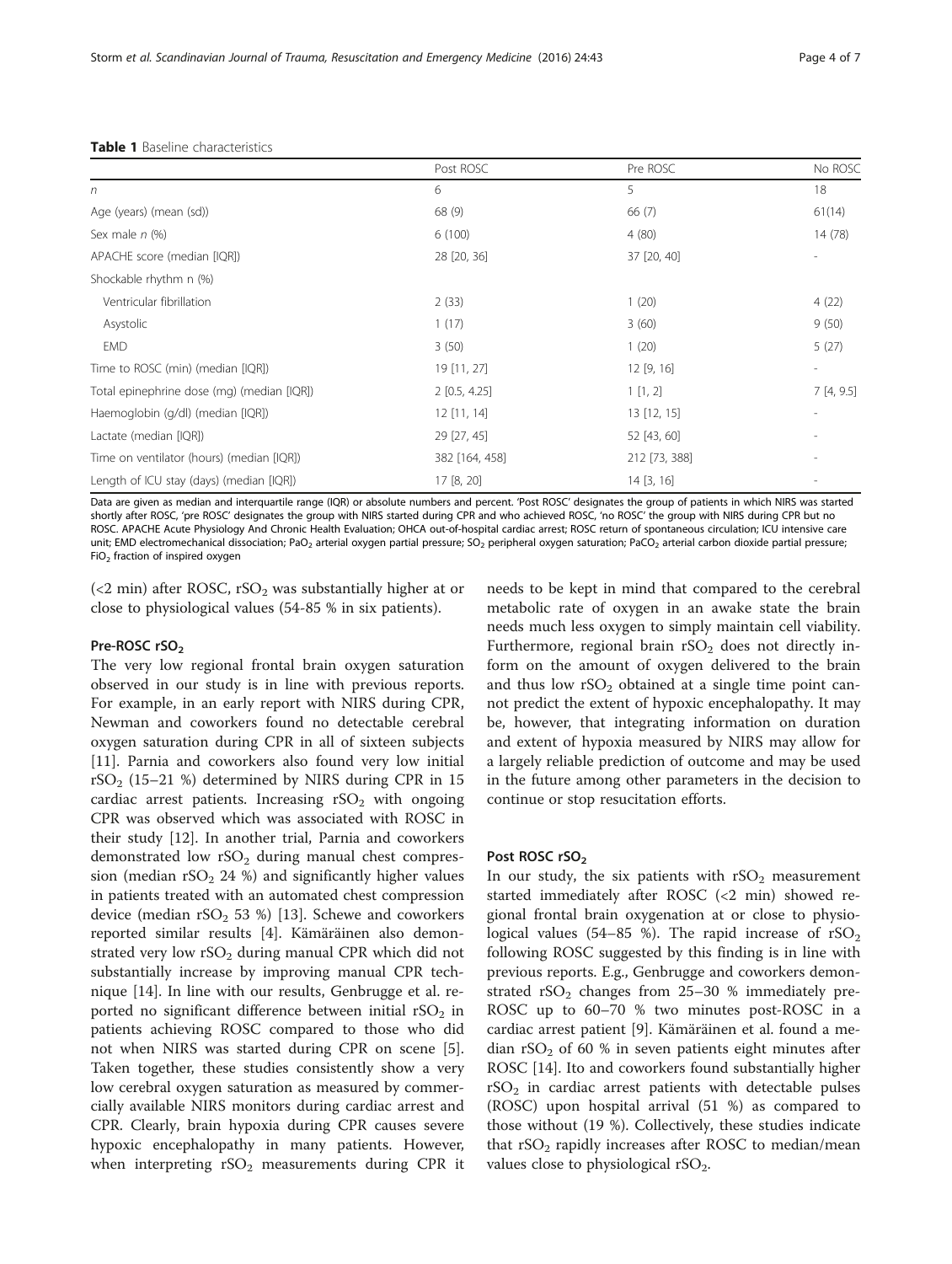|                                      | $rSO2$ EMS data $n = 29$ |                  |         |             |               |             |        |  |
|--------------------------------------|--------------------------|------------------|---------|-------------|---------------|-------------|--------|--|
| rSO <sub>2</sub> during CPR $n = 23$ | $rSO_2$ (%)              | Outcome          |         | tROSC (min) | First rhythm  | Age (years) | Sex    |  |
|                                      |                          | Discharge        | 6 month |             |               |             |        |  |
| Pre $ROSC$ $n = 5$                   |                          |                  |         |             |               |             |        |  |
| $\mathbf{1}$                         | 46 %                     | CPC 5            |         | 16          | asystole      | 59          | male   |  |
| $\overline{2}$                       | 22 %                     | CPC 1            | CPC 1   | $\,8\,$     | asystole      | 73          | male   |  |
| 3                                    | 15 %                     | CPC 5            |         | 12          | asystole      | 65          | female |  |
| $\overline{4}$                       | 16 %                     | CPC 5            |         | 19          | PEA           | 72          | male   |  |
| 5                                    | 22 %                     | CPC 1            | CPC 1   | 9           | VF            | 58          | male   |  |
| No ROSC $n = 18$                     |                          |                  |         |             |               |             |        |  |
| $\mathbf{1}$                         | 15 %                     | CPC 5            |         |             | asystole      | 50          | female |  |
| $\overline{2}$                       | 15 %                     | CPC 5            |         |             | asystole      | 72          | female |  |
| 3                                    | 15 %                     | CPC 5            |         |             | asystole      | 89          | female |  |
| $\overline{4}$                       | 15 %                     | CPC <sub>5</sub> |         |             | PEA           | 52          | male   |  |
| 5                                    | 15 %                     | CPC 5            |         |             | VF            | 58          | male   |  |
| 6                                    | 15 %                     | CPC 5            |         |             | VF            | 73          | male   |  |
| 7                                    | 15 %                     | CPC 5            |         |             | VF            | 55          | male   |  |
| $\,8\,$                              | 41 %                     | CPC 5            |         |             | PEA           | 64          | male   |  |
| 9                                    | 16 %                     | CPC 5            |         |             | asystole      | 46          | male   |  |
| 10                                   | 20 %                     | CPC 5            |         |             | PEA           | 63          | female |  |
| 11                                   | 22 %                     | CPC 5            |         |             | asystole      | 65          | male   |  |
| 12                                   | 15 %                     | CPC 5            |         |             | VF            | 75          | male   |  |
| 13                                   | 35 %                     | CPC 5            |         |             | asystole      | 78          | male   |  |
| 14                                   | 15 %                     | CPC 5            |         |             | asystole      | 43          | male   |  |
| 15                                   | 42 %                     | CPC 5            |         |             | asystole      | 61          | male   |  |
| 16                                   | 15 %                     | CPC 5            |         |             | asystole      | 47          | male   |  |
| 17                                   | 15 %                     | CPC <sub>5</sub> |         |             | PEA           | 76          | male   |  |
| 18                                   | 15 %                     | CPC <sub>5</sub> |         |             | PEA           | 42          | male   |  |
| Post ROSC $n = 6$                    |                          |                  |         |             |               |             |        |  |
| $\mathbf{1}$                         | 63 %                     | CPC 5            |         | 19          | asystole      | 73          | male   |  |
| $\overline{2}$                       | 71 %                     | CPC 5            |         | 30          | $\mathsf{VF}$ | 61          | male   |  |
| 3                                    | 57 %                     | CPC 5            |         | 60          | PEA           | 68          | male   |  |
| $\overline{4}$                       | 54 %                     | CPC 5            |         | 5           | PEA           | 84          | male   |  |
| 5                                    | 80 %                     | CPC 1            | CPC 1   | 9           | VF            | 61          | male   |  |
| 6                                    | 85 %                     | CPC <sub>3</sub> | CPC 5   | 18          | PEA           | 60          | male   |  |

<span id="page-4-0"></span>**Table 2** Data of  $n = 29$  patients included by EMS divided into NIRS during CPR without ROSC ( $n = 18$ ), ROSC ( $n = 5$ ) and NIRS started after ROSC  $(n = 6)$ 

Initial rSO<sub>2</sub>, outcome, time to ROSC, first rhythm, age and sex are given

#### Initial  $rSO<sub>2</sub>$  and outcome prediction

In a recent large multicenter trial, Ito and coworkers found very low initial  $rSO_2$  (15 % as determined by a commercially available NIRS monitor, representing the lower measurement threshold) in three patients with good neurological outcome [[6](#page-6-0)]. Only 29 out of 672 patients in this study had a good outcome. In contrast to our study with NIRS started on scene, Ito and coworkers started  $rSO<sub>2</sub>$  measurements upon hospital arrival after EMS transfer with ongoing CPR. Termination of CPR is not allowed for EMS in Japan. Our cohort was collected in a large urban area with a short response time of EMS. Thus, it is very likely that in our study NIRS was started much earlier in the course of CPR than in the study by Ito and coworkers. A subset of patients in the study by Ito and coworkers had already achieved ROSC when NIRS was started upon hospital arrival which explains the more frequent finding of high initial  $rSO<sub>2</sub>$  in their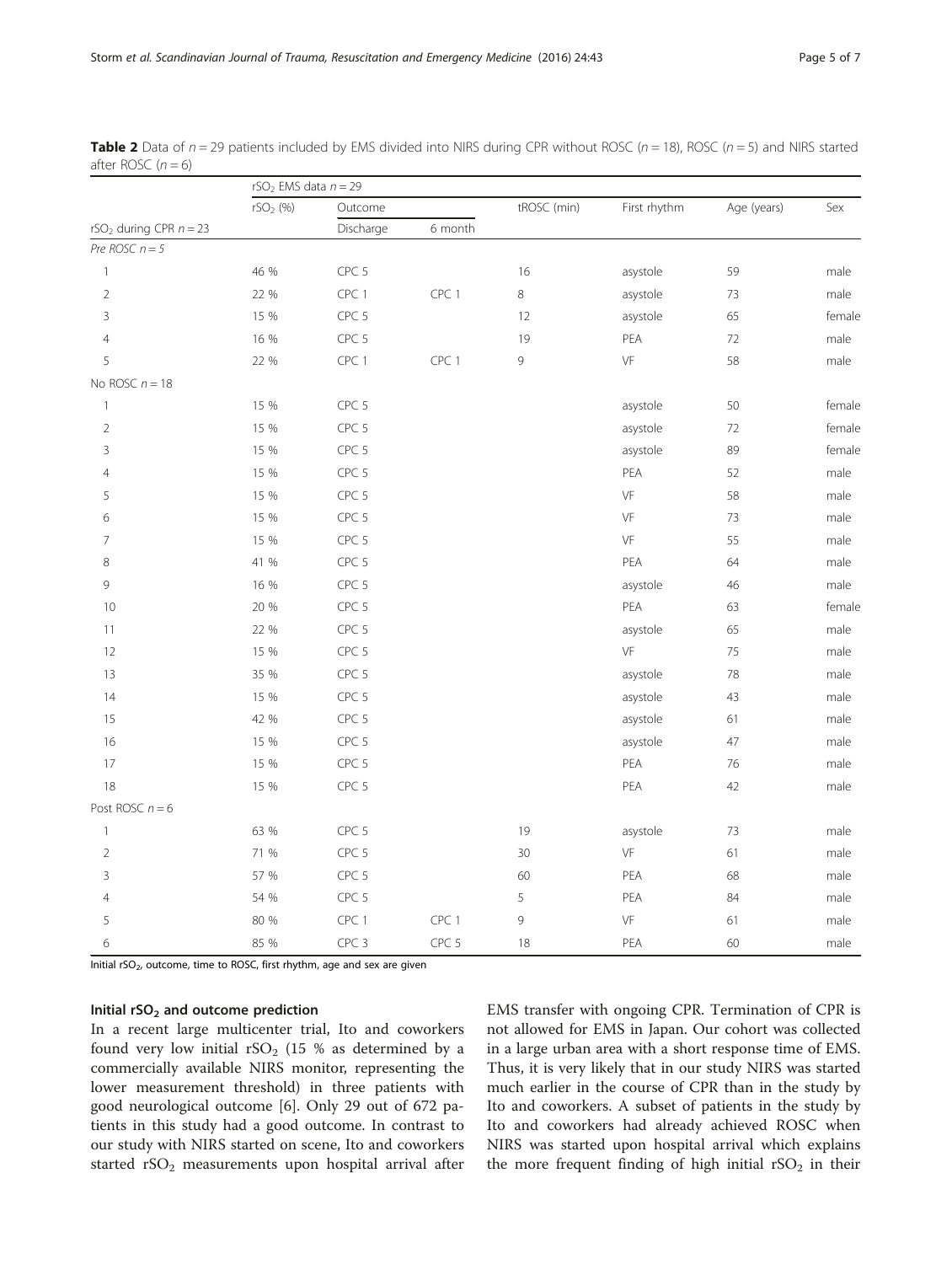<span id="page-5-0"></span>

study [[6\]](#page-6-0). Taken together, our study and the study by Ito and coworkers underscore that patients may recover with good neurological outcome despite very low frontal brain  $rSO_2$  recorded during CPR on scene as well as upon hospital arrival. Very recently, Nishiyama and coworkers reported a very large study on NIRS during CPR at hospital arrival. Their results indicate that the proportion of patients with good neurological outcome at the lowest measured initial  $rSO<sub>2</sub>$  (15 %, the lower detection limit of the monitor) is very low. Although our patient cohort is smaller, our results indicate that initial rSO2 obtained during CPR at hospital arrival and initial  $rSO<sub>2</sub>$  obtained during CPR on scene (in a setting with short EMS response time) bear different prognostic implications. Before NIRS started during CPR on scene may be used for prediction of outcome and in decisions to terminate CPR, further large studies on the relationship between duration and extent of regional brain hypoxia as measured by NIRS and outcome are needed.

#### Limitations

Because ROSC is achieved in less than half of patients with cardiac arrest and less than half of those have had a good neurological outcome, the number of patients with good neurological outcome included was small. Thus, we could not determine the distribution of initial  $rSO<sub>2</sub>$ during CPR in a large cohort of patients with good neurological outcome. Larger studies are desirable to determine whether our two cases of good neurological outcome despite very low initial  $rSO<sub>2</sub>$  are exceptional. Furthermore, we did not record the course of  $rSO<sub>2</sub>$  during resuscitation until ROSC which would have allowed for am more detailed investigation. It is also possible that the cause of arrest may influence the relationsship between  $rSO_2$  recorded during CPR and outcome. E.g., patients with respiratory arrest may have significant

hypoxia already prior to the cardiac arrest which could influence the periode between cardiac arrest and irreversible neuronal damage. We did not record the time between collapse/emergency call and first NIRS recording with sufficient precision. This may influence the relationsship between initial  $rSO<sub>2</sub>$  and outcome or chance of ROSC and it would be interesting to investigate this question in future studies. Calculation of regional brain oxygen saturation using noninvasive nearinfrared spectroscopy is complex and results may differ between different commercially available NIRS-monitors due to different  $rSO<sub>2</sub>$  calculation algorithms. The NIRS signal does not originate exclusively from brain tissue and therefore, confounding by extracerebral sources is possible. The sample volume within the brain contains arteries, capillaries and veins with different oxygen tensions. The composition of the sample volume varies from patient to patient. Thus, the absolute values for  $rSO<sub>2</sub>$  reported in this study need to be interpreted with caution and do not represent average brain tissue oxygenation.

#### Conclusion

Initial brain oxygen saturation is genearlly very low in cardiac arrest patients immediately after arrival of EMS. Very low initial brain oxygen saturation is compatible with ROSC and with good neurological outcome and should not be regarded as an absolute poor prognostic sign.

#### Competing interests

This study received technical support (INVOS monitors and sensors) and financial support with a grant by COVIDIEN (USA) to cover costs over the study period. The industrial sponsor had no influence regarding the study protocol, inclusion of patients, final analyzing of the data and drafting of the manuscript. The study was investigator initiated. C. Storm has received remuneration for presentations, travel costs and partial technical or material support from Philips, C.R.BARD, Zoll, Medivance, COVIDIEN, Nonin Medical and a grant from the German Heart Foundation. C. Leithner has received remuneration for presentations and travel costs from C.R. BARD.

#### Authors' contributions

CS, AW, JN and CL conceived of the study, participated in its design and coordination and helped to draft the manuscript. LT, SR and FL were responsible for data collection and data management. AK participated in the design of the study and performed the statistical analysis. NO and TS participated in coordination of the trial and helped to draft the manuscript. All authors read and approved the final manuscript.

#### Acknowledgments

We thank all supporting emergency physicians, paramedics and emergency technicians serving the Berlin Fire Station 25 during the trial. A special thank you to the emergency physicians S. Kaemper, S. Rademacher, A. Finn, R. Senf, L. Nibbe, F. Martens, D. Hasper, H. Gruß, J. Kruse, T. Bender, J. Stoll, J. Schefold, R. Koerner and to the paramedics G. Goerlitz, B. Bruckmoser, D. Gondar and S. Malek from the emergency physician staffed mobile intensive care unit (NEF 2505).

Furthermore we would like to thank our ICU team, especially the nurses, for outstanding support during the trial and a special thank you to our study nurse Astrid Caemmerer for her tireless effort and support.